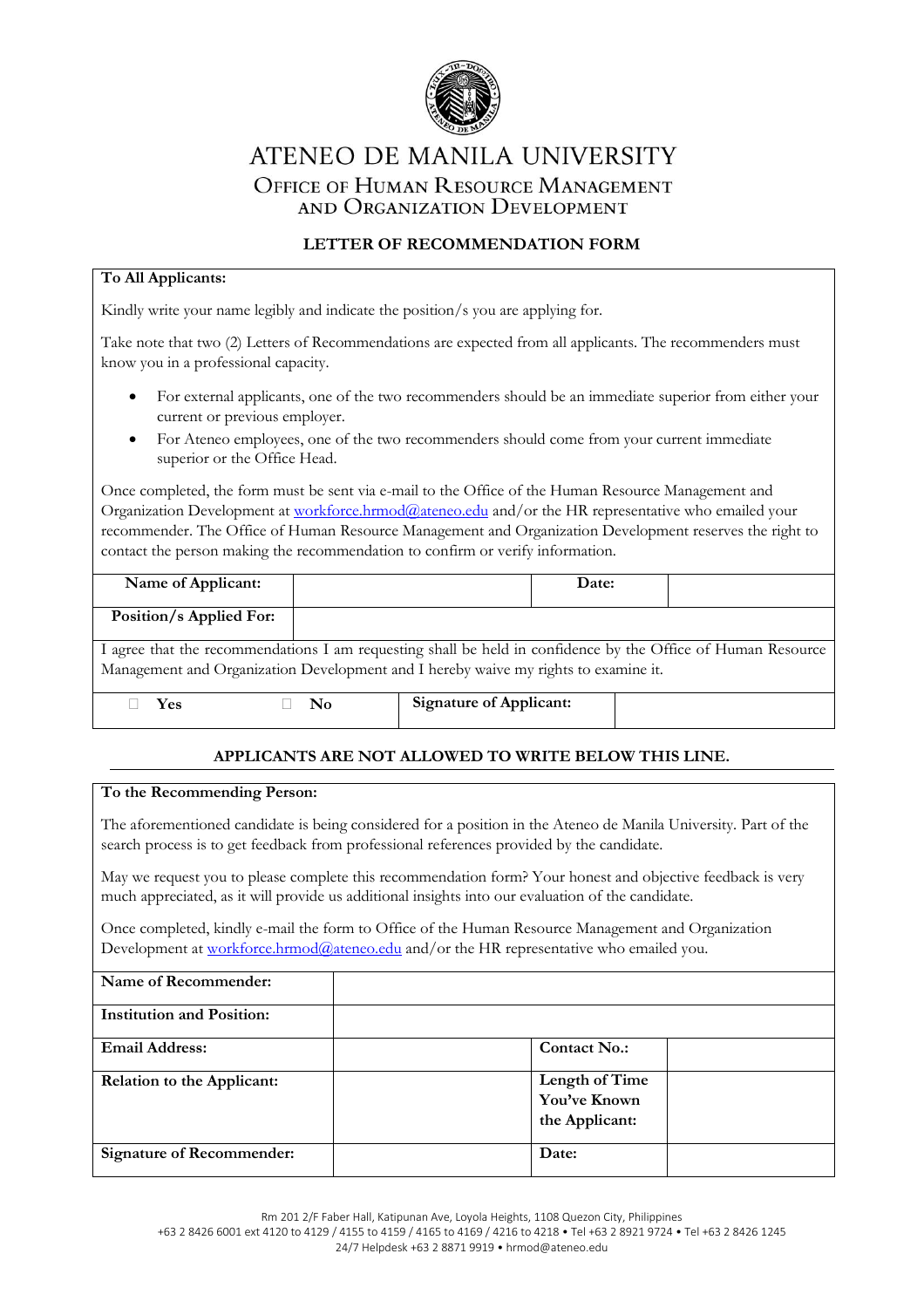| 1. | Place a cross (X) in the appropriate column to indicate your assessment of the applicant based on the criteria<br>below.                                  |                         |      |         |           |  |  |
|----|-----------------------------------------------------------------------------------------------------------------------------------------------------------|-------------------------|------|---------|-----------|--|--|
|    |                                                                                                                                                           | <b>RATING</b>           |      |         |           |  |  |
|    | <b>APPLICANT PROFILE</b>                                                                                                                                  | <b>Below</b><br>Average | Fair | Average | Excellent |  |  |
|    | Ability to Adapt to Change                                                                                                                                |                         |      |         |           |  |  |
|    | <b>Collaboration Skills</b>                                                                                                                               |                         |      |         |           |  |  |
|    | <b>Communication Skills</b>                                                                                                                               |                         |      |         |           |  |  |
|    | Competence                                                                                                                                                |                         |      |         |           |  |  |
|    | Decision Making/ Judgment                                                                                                                                 |                         |      |         |           |  |  |
|    | <b>Emotional Maturity</b>                                                                                                                                 |                         |      |         |           |  |  |
|    | Integrity                                                                                                                                                 |                         |      |         |           |  |  |
|    | <b>Intellectual Ability</b>                                                                                                                               |                         |      |         |           |  |  |
|    | <b>Interpersonal Skills</b>                                                                                                                               |                         |      |         |           |  |  |
|    | <b>Leadership Potential</b>                                                                                                                               |                         |      |         |           |  |  |
|    | <b>Quality of Work</b>                                                                                                                                    |                         |      |         |           |  |  |
|    | Resourcefulness/Initiative                                                                                                                                |                         |      |         |           |  |  |
|    | <b>Work Ethics</b>                                                                                                                                        |                         |      |         |           |  |  |
|    | <b>Intellectual Ability</b>                                                                                                                               |                         |      |         |           |  |  |
| 2. | What would you consider to be the applicant's strengths when s/he worked for you?                                                                         |                         |      |         |           |  |  |
| 3. | What would you consider to be the applicant's areas for growth when s/he worked for you?                                                                  |                         |      |         |           |  |  |
| 4. | Describe how the candidate works in a team. What impact has the candidate made on his/her teammates?                                                      |                         |      |         |           |  |  |
| 5. | Describe a time when the candidate had to deal with change. How did he/she go about it?                                                                   |                         |      |         |           |  |  |
| 6. | Has the applicant worked with minors during the course of his/her engagement? If yes, what was the nature of<br>the engagement? (e.g. teaching, tutoring) |                         |      |         |           |  |  |